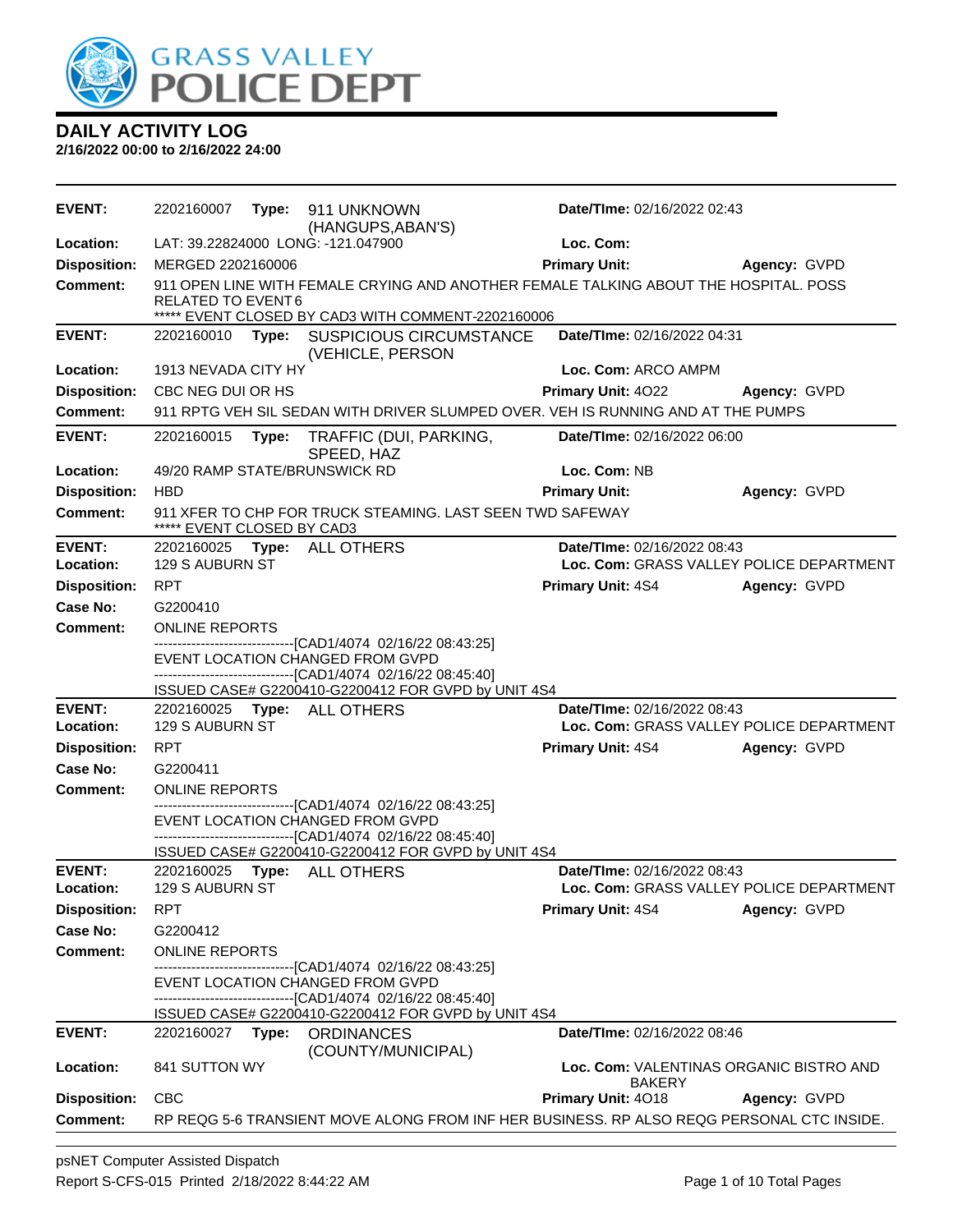

| <b>EVENT:</b><br>Location: | 2202160028 Type: INFORMATION<br>FREEMAN LN/WE MCKNIGHT WY                                                                                                                        | Date/TIme: 02/16/2022 08:50<br>Loc. Com:                                                                               |                     |
|----------------------------|----------------------------------------------------------------------------------------------------------------------------------------------------------------------------------|------------------------------------------------------------------------------------------------------------------------|---------------------|
| <b>Disposition:</b>        | <b>HBD</b>                                                                                                                                                                       | Primary Unit: Agency: GVPD                                                                                             |                     |
| <b>Comment:</b>            | FREEMAN LN WILL BE CLOSED FOR REPAVING. BE ADVISED YOU CANT GET TO4 CORNERS FROM                                                                                                 |                                                                                                                        |                     |
|                            | MCKNIGHT.                                                                                                                                                                        |                                                                                                                        |                     |
|                            | ***** EVENT CLOSED BY CAD1                                                                                                                                                       |                                                                                                                        |                     |
| <b>EVENT:</b>              |                                                                                                                                                                                  | Date/TIme: 02/16/2022 08:59                                                                                            |                     |
| Location:                  | 546 GLENWOOD RD                                                                                                                                                                  | Loc. Com:                                                                                                              |                     |
| <b>Disposition:</b>        | <b>CBC</b>                                                                                                                                                                       | <b>Primary Unit: 4R6</b>                                                                                               | Agency: GVPD        |
| <b>Comment:</b>            | ---------------------------------[CAD2/4116 02/16/22 09:04:59]<br>EVENT LOCATION CHANGED FROM 546 GLENWOOD                                                                       |                                                                                                                        |                     |
| <b>EVENT:</b>              | 2202160031 Type: VEHICLE STOP                                                                                                                                                    | Date/TIme: 02/16/2022 09:01                                                                                            |                     |
| Location:                  | 340 RAILROAD AV                                                                                                                                                                  | Loc. Com: IFO DOUGLAS AUTOMOTIVE                                                                                       |                     |
| <b>Disposition:</b>        | CBC                                                                                                                                                                              | <b>Primary Unit: 4018</b>                                                                                              | Agency: GVPD        |
| <b>Comment:</b>            | License: 8SUE580                                                                                                                                                                 |                                                                                                                        |                     |
|                            | -------------------------------[CAD2/4116 02/16/22 09:02:27]                                                                                                                     |                                                                                                                        |                     |
| <b>EVENT:</b>              | EVENT LOCATION CHANGED FROM RAILROAD IFO DOUGLAS AUTOMOTIVE<br>2202160032 Type: FOLLOWUP                                                                                         | Date/TIme: 02/16/2022 09:10                                                                                            |                     |
| Location:                  | 515 WOODLAND WY                                                                                                                                                                  | Loc. Com:                                                                                                              |                     |
| <b>Disposition:</b>        | <b>CBC</b>                                                                                                                                                                       | <b>Primary Unit: 4R6</b>                                                                                               | Agency: GVPD        |
| <b>Comment:</b>            |                                                                                                                                                                                  |                                                                                                                        |                     |
|                            | EVENT LOCATION CHANGED FROM 515 WOODLAND WAY                                                                                                                                     |                                                                                                                        |                     |
| <b>EVENT:</b>              | 2202160033 Type: SUBJECT STOP                                                                                                                                                    | Date/TIme: 02/16/2022 09:20                                                                                            |                     |
| Location:                  | MILL ST/WE MAIN ST                                                                                                                                                               | Loc. Com:                                                                                                              |                     |
| <b>Disposition:</b>        | <b>CBC</b>                                                                                                                                                                       | <b>Primary Unit: 4S5</b>                                                                                               | Agency: GVPD        |
| <b>Comment:</b>            | FLAGGED DOWN BY 1                                                                                                                                                                |                                                                                                                        |                     |
|                            | -------------------------------[CAD2/4116 02/16/22 09:20:34]<br>EVENT LOCATION CHANGED FROM MILL/MAIN                                                                            |                                                                                                                        |                     |
| <b>EVENT:</b>              | 2202160035 Type: FOLLOWUP                                                                                                                                                        | Date/TIme: 02/16/2022 09:33                                                                                            |                     |
| Location:                  | 2054 NEVADA CITY HIGHWAY                                                                                                                                                         | Loc. Com: SAVE MART                                                                                                    |                     |
| <b>Disposition:</b>        | <b>CBC</b>                                                                                                                                                                       | <b>Primary Unit: 4021</b>                                                                                              | <b>Agency: GVPD</b> |
| <b>Comment:</b>            | --------------------------------[CAD2/4116 02/16/22 09:33:36]                                                                                                                    |                                                                                                                        |                     |
|                            | EVENT LOCATION CHANGED FROM SAVEMART                                                                                                                                             |                                                                                                                        |                     |
| <b>EVENT:</b><br>Location: | 2202160039 Type: EXTRA PATROL<br><b>RICHARDSON ST/NO AUBURN ST</b>                                                                                                               | Date/TIme: 02/16/2022 09:46<br>Loc. Com: PARKING LOT                                                                   |                     |
|                            | HBD LOG PER 4018                                                                                                                                                                 |                                                                                                                        |                     |
| <b>Disposition:</b>        | RP RPTG EMPLOYEE HAD GAS SYPHONED WHILE PARKED AT LISTED. REQ EXTRA PATROLS IN THE AREA.                                                                                         | <b>Primary Unit:</b> Primary Primary Primary Primary Primary Primary Primary Primary Primary Primary Primary Primary P | Agency: GVPD        |
| <b>Comment:</b>            | EVENT CLOSED BY CAD2 WITH COMMENT-LOG PER 4018                                                                                                                                   |                                                                                                                        |                     |
| <b>EVENT:</b>              | 2202160041<br>Type:<br><b>WELFARE CHECK</b>                                                                                                                                      | Date/TIme: 02/16/2022 09:50                                                                                            |                     |
| Location:                  | 228 SUTTON WY # 203                                                                                                                                                              | Loc. Com:                                                                                                              |                     |
| <b>Disposition:</b>        | CBC SHE IS C4 WILL CTC THE RP                                                                                                                                                    | Primary Unit: 401                                                                                                      | Agency: GVPD        |
| <b>Comment:</b>            | PER GRANITE WELLNESS RP RPTG DAUGHTER MADE 1146 STATEMENTS ON SUNDAY AND RP IS OUT OF<br>THE AREA. UNK MEANS. 3RD PARTY<br>------------------------[CAD1/4074_02/16/22 09:50:39] |                                                                                                                        |                     |
|                            | 10-21 RP W/DISPO                                                                                                                                                                 |                                                                                                                        |                     |
| <b>EVENT:</b>              | 2202160045<br>DISTURBANCE (NOISE,<br>Type:<br>MUSIC, VERBAL, BARKI                                                                                                               | Date/TIme: 02/16/2022 09:54                                                                                            |                     |
| Location:                  | 692 FREEMAN LN # A                                                                                                                                                               | Loc. Com: BEHIND RALEYS                                                                                                |                     |
| <b>Disposition:</b>        | <b>CBC</b>                                                                                                                                                                       | Primary Unit: 4018                                                                                                     | Agency: GVPD        |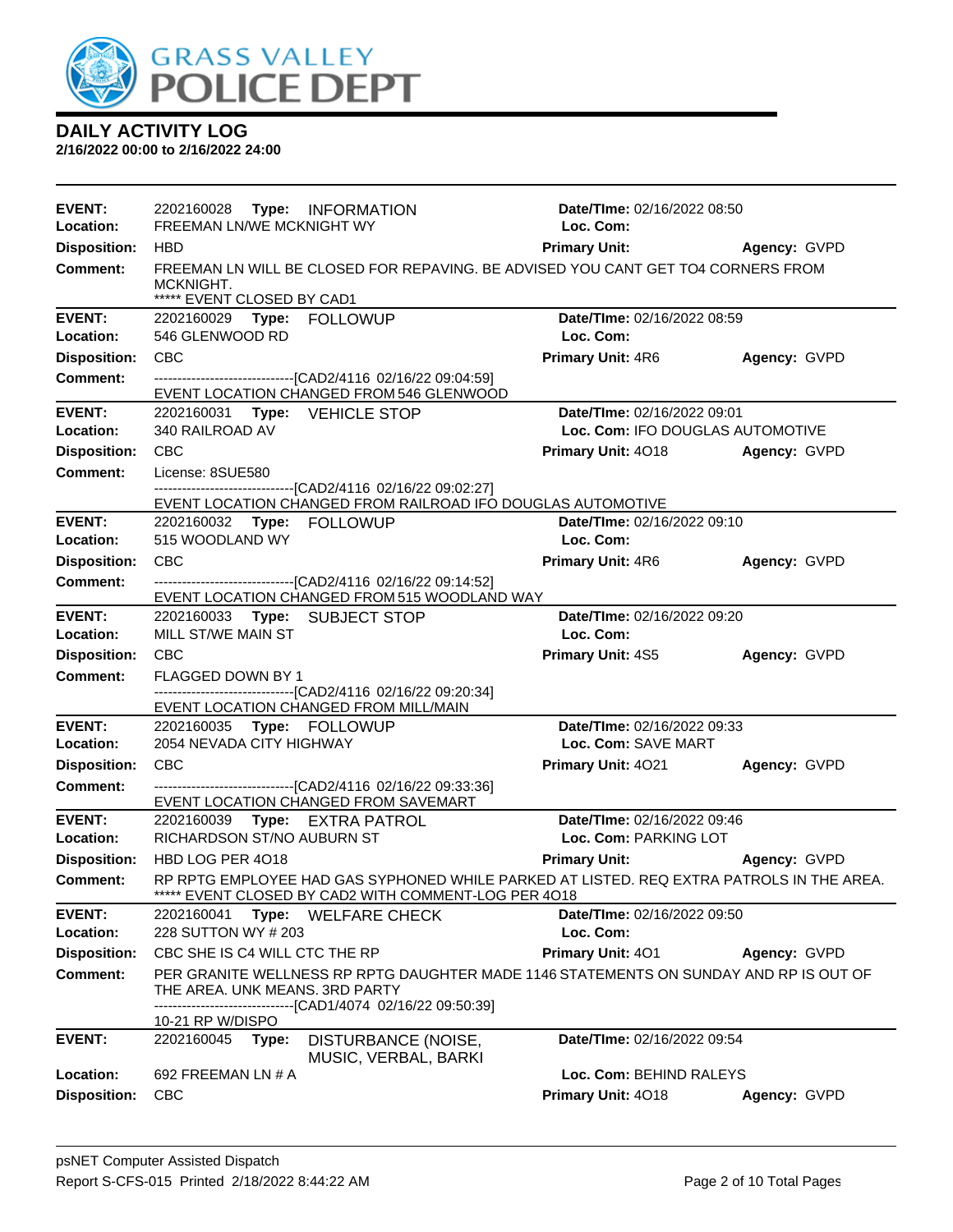

| <b>Comment:</b>                  | RP RPTG ONGOING ISSUE BY SUBJ DRIVING BY AND HARASSING PGE TYPE EMPLOYEES. SUBJ DRIVES A<br>GOLD MINIVAN LP: 8WHR745, WMA, REQ 10-21<br>--------------------------------[CAD3/3980 02/16/22 09:56:02]<br>LP PROVIDED DOES NOT MATCH DESCRIBED VEH |                             |                                                          |  |  |  |
|----------------------------------|---------------------------------------------------------------------------------------------------------------------------------------------------------------------------------------------------------------------------------------------------|-----------------------------|----------------------------------------------------------|--|--|--|
|                                  | -------------------------------[4O18/MDT 02/16/22 10:08]<br>SPOKE W/RP VIA 21. RP STATES SUBJ IN ATTACHED VEH IS HARRASSING HIS EMPLOYEES BEHIND LISTED                                                                                           |                             |                                                          |  |  |  |
|                                  | BETWEEN 0800-0900 HOURS. REQ ATC W/ SUBJ IF LOCATED. CBC.                                                                                                                                                                                         |                             |                                                          |  |  |  |
| <b>EVENT:</b>                    | 2202160048<br>Date/TIme: 02/16/2022 10:06<br>Type: ANIMALS (ABUSE, LOOSE,<br>FOUND, INJURED)                                                                                                                                                      |                             |                                                          |  |  |  |
| Location:                        | 841 OLD TUNNEL RD # 23                                                                                                                                                                                                                            | Loc. Com:                   |                                                          |  |  |  |
| <b>Disposition:</b>              | <b>RPT</b>                                                                                                                                                                                                                                        | Primary Unit: 4Z32          | Agency: GVPD                                             |  |  |  |
| Case No:                         | G2200413                                                                                                                                                                                                                                          |                             |                                                          |  |  |  |
| <b>Comment:</b>                  | --------------------------------[CAD1/4074 02/16/22 10:06:31]<br>ISSUED CASE# G2200413 FOR AGENCY GVPD by UNIT 4Z32<br>------------------------------[CAD1/4074 02/16/22 10:06:54]                                                                |                             |                                                          |  |  |  |
| <b>EVENT:</b>                    | EVENT LOCATION CHANGED FROM 841 OLD TUNNEL 23<br>2202160050 Type: ABANDONED VEHICLES                                                                                                                                                              | Date/TIme: 02/16/2022 10:12 |                                                          |  |  |  |
| Location:                        | 321 BENNETT ST                                                                                                                                                                                                                                    | Loc. Com:                   |                                                          |  |  |  |
| <b>Disposition:</b>              | RPT IMPOUND REPORT FOR WRX                                                                                                                                                                                                                        | <b>Primary Unit: 4R6</b>    | Agency: GVPD                                             |  |  |  |
| Case No:                         | G2200414                                                                                                                                                                                                                                          |                             |                                                          |  |  |  |
| <b>Comment:</b>                  | -------------------------------[CAD3/3980 02/16/22 10:20:57]                                                                                                                                                                                      |                             |                                                          |  |  |  |
|                                  | EVENT LOCATION CHANGED FROM 321 BENNET<br>--------------------------------[CAD3/3980 02/16/22 10:21:38]                                                                                                                                           |                             |                                                          |  |  |  |
|                                  | TOW ASSIGNED-ADVANCED TOWING, 319 RAILROAD AVE, GRASS VALLEY, 5304775400,                                                                                                                                                                         |                             |                                                          |  |  |  |
|                                  | -------------------------------[CAD3/3980 02/16/22 10:21:42]<br><b>ADVANCED ENRT</b>                                                                                                                                                              |                             |                                                          |  |  |  |
|                                  | -------------------------------[CAD2/4116 02/16/22 10:30:55]                                                                                                                                                                                      |                             |                                                          |  |  |  |
|                                  | ISSUED CASE# G2200414 FOR AGENCY GVPD by UNIT 4R6<br>--------------------------------[CAD3/3980 02/16/22 10:53:08]                                                                                                                                |                             |                                                          |  |  |  |
|                                  | FCN/3702204701962                                                                                                                                                                                                                                 |                             |                                                          |  |  |  |
| <b>EVENT:</b>                    | 2202160056<br>ALCOHOL RELATED<br>Type:<br>(EXCEPTION OF DUI)                                                                                                                                                                                      | Date/TIme: 02/16/2022 10:33 |                                                          |  |  |  |
| Location:                        | <b>BRUNWICK OVERPASS</b>                                                                                                                                                                                                                          | Loc. Com:                   |                                                          |  |  |  |
| <b>Disposition:</b>              | CBC SUBJ WILL BE MOVING ALONG                                                                                                                                                                                                                     | <b>Primary Unit: 4018</b>   | Agency: GVPD                                             |  |  |  |
| <b>Comment:</b>                  | RP RPTG HBS MALE STAGGERNIG ON THE BRIDGE POSS TWD E MAIN. RP THINKS SUBJ IS ALMOST<br>WALKING INTO TRAFFIC. WMA 30-40S UNK CLOTHING<br>-------------------------------[CAD1/4074 02/16/22 10:39:06]                                              |                             |                                                          |  |  |  |
|                                  | ADD'T CALLER RPTG SUBJ UNDER INFLUENCE ACTING ERRATIC                                                                                                                                                                                             |                             |                                                          |  |  |  |
| <b>EVENT:</b>                    | 2202160059<br>Type: THEFT (GRAND, PETTY, FROM<br>MERCHANT)                                                                                                                                                                                        | Date/TIme: 02/16/2022 10:49 |                                                          |  |  |  |
| Location:                        | 841 OLD TUNNEL RD # 23                                                                                                                                                                                                                            | Loc. Com:                   |                                                          |  |  |  |
| <b>Disposition:</b>              | CBC SUBJ RETURNING DOG THIS AFTERNOON                                                                                                                                                                                                             | Primary Unit: 401           | Agency: GVPD                                             |  |  |  |
| <b>Comment:</b>                  | RP RPTG THEFT OF DOG, REGARDING ISSUED CASE# G2200413 FOR AGENCY GVPD by UNIT 4Z32                                                                                                                                                                |                             |                                                          |  |  |  |
| <b>EVENT:</b>                    | 2202160065<br>Type:<br><b>INFORMATION</b>                                                                                                                                                                                                         | Date/TIme: 02/16/2022 11:10 |                                                          |  |  |  |
| Location:<br><b>Disposition:</b> | 129 S AUBURN ST<br><b>RPT</b>                                                                                                                                                                                                                     | <b>Primary Unit: 4D7</b>    | Loc. Com: GRASS VALLEY POLICE DEPARTMENT<br>Agency: GVPD |  |  |  |
| <b>Case No:</b>                  | G2200415                                                                                                                                                                                                                                          |                             |                                                          |  |  |  |
| <b>Comment:</b>                  | INFO REPORT FROM 02/12/2022                                                                                                                                                                                                                       |                             |                                                          |  |  |  |
|                                  | -------------------------------[CAD1/4074 02/16/22 11:10:56]                                                                                                                                                                                      |                             |                                                          |  |  |  |
|                                  | ISSUED CASE# G2200415 FOR AGENCY GVPD by UNIT 4D7<br>-------------------------------[CAD1/4074 02/16/22 11:11:12]                                                                                                                                 |                             |                                                          |  |  |  |
|                                  | EVENT LOCATION CHANGED FROM 129 S AUBURN ST                                                                                                                                                                                                       |                             |                                                          |  |  |  |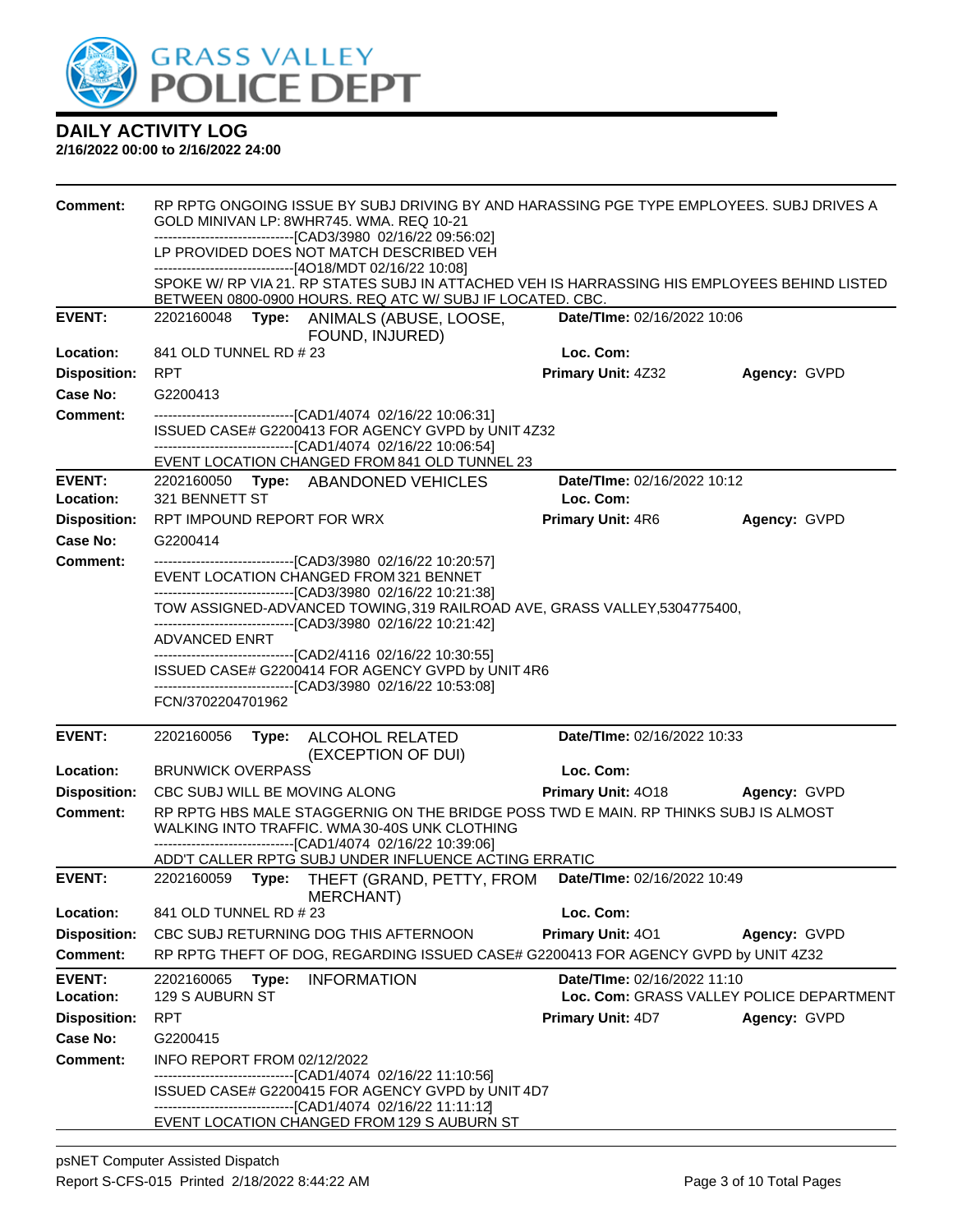

| <b>EVENT:</b><br>Location:       | 2202160066<br>108 W MAIN ST                 |       | Type: SUBJECT STOP                                                                                                                                                                                            | Date/TIme: 02/16/2022 11:14<br>Loc. Com: NEVADA CLUB |              |
|----------------------------------|---------------------------------------------|-------|---------------------------------------------------------------------------------------------------------------------------------------------------------------------------------------------------------------|------------------------------------------------------|--------------|
| <b>Disposition:</b>              | <b>CBC</b>                                  |       |                                                                                                                                                                                                               | <b>Primary Unit:</b>                                 | Agency: GVPD |
| <b>Comment:</b>                  | OUT W/2                                     |       |                                                                                                                                                                                                               |                                                      |              |
|                                  | ***** EVENT CLOSED BY CAD3                  |       | --------------------------------[CAD2/4116 02/16/22 11:14:35]<br>EVENT LOCATION CHANGED FROM NEVADA CLUB                                                                                                      |                                                      |              |
| <b>EVENT:</b>                    |                                             |       | 2202160075 Type: TRAFFIC (DUI, PARKING,<br>SPEED, HAZ                                                                                                                                                         | Date/TIme: 02/16/2022 11:36                          |              |
| Location:                        | 49/20 STATE/BRUNSWICK RD                    |       |                                                                                                                                                                                                               | Loc. Com:                                            |              |
| <b>Disposition:</b>              | <b>HBD</b>                                  |       |                                                                                                                                                                                                               | <b>Primary Unit:</b>                                 | Agency: GVPD |
| <b>Comment:</b>                  |                                             |       | TEMPORARY CONSTRUCTIONS SIGN IN THE NB LANE OF HWY 49 JNO BRUNSWICK                                                                                                                                           |                                                      |              |
|                                  | 1039 CHP<br>***** EVENT CLOSED BY CAD3      |       | -------------------------------[CAD3/3980 02/16/22 11:41:11]                                                                                                                                                  |                                                      |              |
| <b>EVENT:</b>                    |                                             |       |                                                                                                                                                                                                               | Date/TIme: 02/16/2022 11:40                          |              |
| Location:                        | 840 FOREST GLADE CR                         |       | RESIDENCE, COMMERCIAL)                                                                                                                                                                                        | Loc. Com:                                            |              |
| <b>Disposition:</b>              |                                             |       |                                                                                                                                                                                                               | Primary Unit: 4021                                   | Agency: GVPD |
| Case No:                         | G2200417                                    |       |                                                                                                                                                                                                               |                                                      |              |
| <b>Comment:</b>                  |                                             |       | RP DISCOVERED DAMAGE TO HER VEH THAT OCCURED OVER NIGHT, REQG1021                                                                                                                                             |                                                      |              |
|                                  |                                             |       | --------------------------------[CAD2/4116 02/16/22 11:49:30]<br>ISSUED CASE# G2200417 FOR AGENCY GVPD by UNIT 4O1                                                                                            |                                                      |              |
| <b>EVENT:</b>                    |                                             |       | 2202160078 Type: COMMUNITY POLICING<br><b>ACTION</b>                                                                                                                                                          | Date/TIme: 02/16/2022 11:46                          |              |
| <b>Disposition:</b>              | <b>CBC</b>                                  |       |                                                                                                                                                                                                               | <b>Primary Unit: 402</b>                             | Agency: GVPD |
| <b>Comment:</b>                  |                                             |       |                                                                                                                                                                                                               |                                                      |              |
| <b>EVENT:</b>                    | 2202160083                                  | Type: | <b>RESTRAINING ORDERS (TRO,</b><br>OAH, CUSTODY, C                                                                                                                                                            | Date/TIme: 02/16/2022 12:11                          |              |
| Location:                        | 140 PARK AV                                 |       |                                                                                                                                                                                                               | Loc. Com: SILVER SPRINGS SCHOOL                      |              |
| <b>Disposition:</b>              | <b>CBC</b>                                  |       |                                                                                                                                                                                                               | Primary Unit: 4018                                   | Agency: GVPD |
| Comment:                         |                                             |       | RP RPTG SUBJ ON CAMPUS THAT IS NOT SUPPOSED TO HAVE CTC WITH DAUGHTER. REQ LE<br>-------------------------[CAD1/4074_02/16/22 12:16:42]                                                                       |                                                      |              |
| <b>EVENT:</b>                    |                                             |       | RP CALLED BACK TO ADV SITUATION IS SETTLE, NO LE NEED<br>2202160096 Type: TRAFFIC ACCIDENT                                                                                                                    |                                                      |              |
| Location:                        |                                             |       |                                                                                                                                                                                                               |                                                      |              |
|                                  |                                             |       |                                                                                                                                                                                                               | Date/TIme: 02/16/2022 12:42<br>Loc. Com:             |              |
|                                  | <b>BRUNSWICK RD/SUTTON WY</b><br><b>RPT</b> |       |                                                                                                                                                                                                               |                                                      |              |
| <b>Disposition:</b><br>Case No:  | G2200418                                    |       |                                                                                                                                                                                                               | <b>Primary Unit: 401</b>                             | Agency: GVPD |
| Comment:                         |                                             |       | RP RPTNG 11-82 BETWEEN 2 VEHS, SIL FORD EXPLORER LP 7MJM569 VS GRN DODGE TRUCK LP 5S47603.<br>NEG MEDICAL, BOTH PARKED IN BANK OF AMERICA PARKING LOT WAITING FOR CONTACT                                     |                                                      |              |
|                                  |                                             |       | -------------------------------[CAD2/4116 02/16/22 12:43:15]<br>PER RP, OTHER DRIVER STATED HE DOES NOT HAVE HIS DRIVERS LICENSE OR INSURANCE<br>-------------------------------[CAD1/4074 02/16/22 13:00:13] |                                                      |              |
| <b>EVENT:</b>                    | 2202160098                                  | Type: | ISSUED CASE# G2200418 FOR AGENCY GVPD by UNIT 4O1<br><b>TRESPASS</b>                                                                                                                                          | Date/TIme: 02/16/2022 12:46                          |              |
| Location:                        | 851 SUTTON WY                               |       |                                                                                                                                                                                                               | Loc. Com: CULTURE SHOCK YOGURT                       |              |
| <b>Disposition:</b><br>Comment:  | CBC 98T                                     |       | REQG 1021 REGARDING ONGOING TRESPASSING ISSUES BY TRANSIENTS IN THE MORNINGS                                                                                                                                  | <b>Primary Unit: 4S5</b>                             | Agency: GVPD |
| <b>EVENT:</b>                    | 2202160099                                  | Type: | <b>VANDALISM</b>                                                                                                                                                                                              | Date/TIme: 02/16/2022 12:52                          |              |
| Location:<br><b>Disposition:</b> | 967 SLATE CREEK RD<br>CBC 98M               |       |                                                                                                                                                                                                               | Loc. Com:<br>Primary Unit: 4018                      | Agency: GVPD |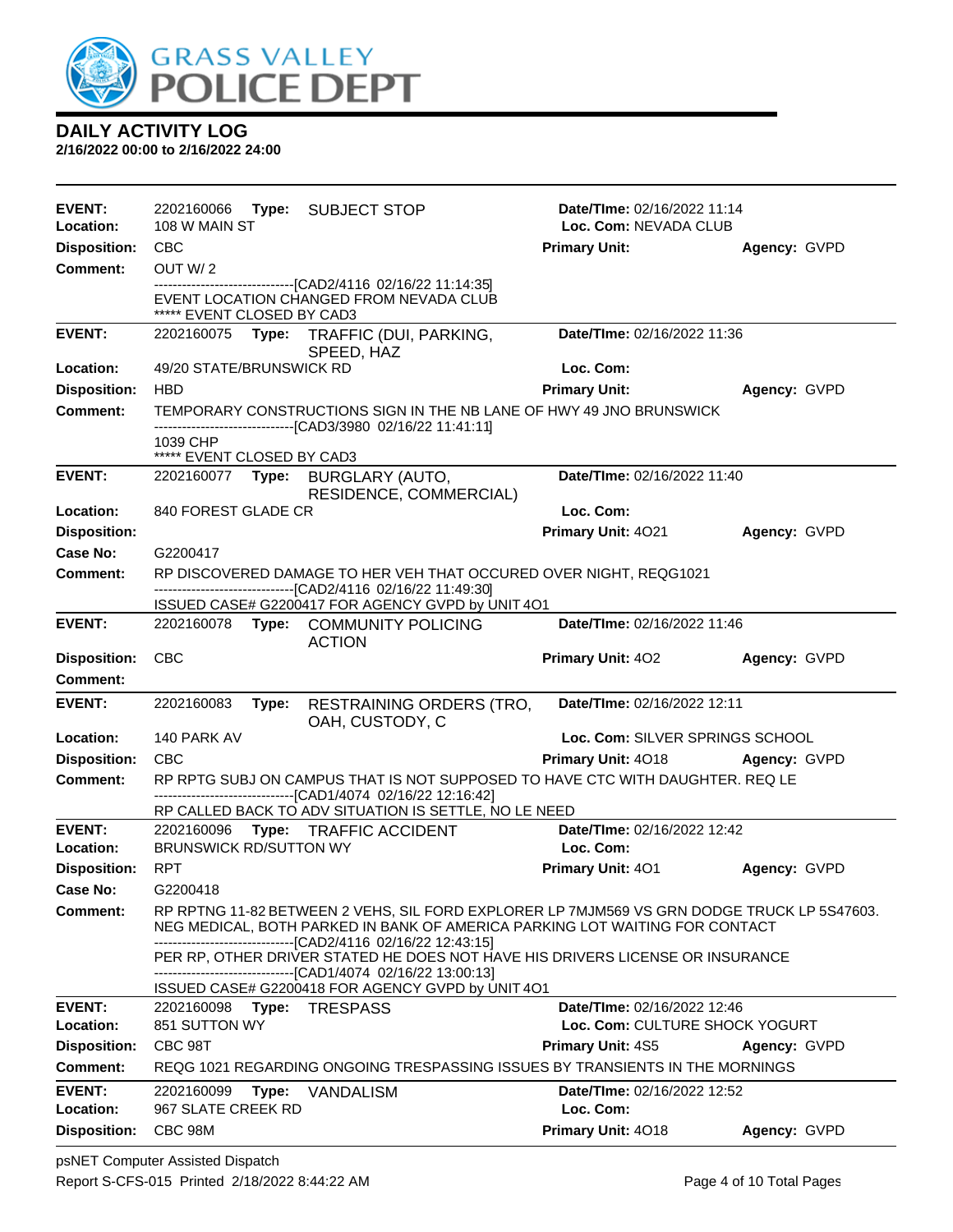

| <b>Comment:</b>                                                                                                                                                                                                                                                                                                                                                                                          | RP RPTNG GROUP OF 4 JUV BREAKING YARD ART, DRAWING MALE GENITALIA ON RPS FRONT DOOR, AND<br>RINGING RP DOORBELL ALL HOURS OF THE NIGHT FOR THE LAST FEW MONTHS, REQ10-21<br>------------------------------[4O18/MDT 02/16/22 13:16] |       |                                                                                                                                                                                                        |                             |              |
|----------------------------------------------------------------------------------------------------------------------------------------------------------------------------------------------------------------------------------------------------------------------------------------------------------------------------------------------------------------------------------------------------------|-------------------------------------------------------------------------------------------------------------------------------------------------------------------------------------------------------------------------------------|-------|--------------------------------------------------------------------------------------------------------------------------------------------------------------------------------------------------------|-----------------------------|--------------|
|                                                                                                                                                                                                                                                                                                                                                                                                          | UNK SUSPECTS AT THIS TIME. CBC.                                                                                                                                                                                                     |       | RP ADVISES THAT SHE WILL BE SETTING UP VIDEO SURVEILLANCE AND WILL REPORT FURTHER INCIDENTS                                                                                                            |                             |              |
| <b>EVENT:</b>                                                                                                                                                                                                                                                                                                                                                                                            |                                                                                                                                                                                                                                     |       | 2202160106 Type: TRAFFIC (DUI, PARKING,<br>SPEED, HAZ                                                                                                                                                  | Date/TIme: 02/16/2022 13:19 |              |
| Location:                                                                                                                                                                                                                                                                                                                                                                                                | LAMARQUE CT/BRIGHTON ST                                                                                                                                                                                                             |       |                                                                                                                                                                                                        | Loc. Com:                   |              |
| <b>Disposition:</b>                                                                                                                                                                                                                                                                                                                                                                                      | <b>HBD</b>                                                                                                                                                                                                                          |       |                                                                                                                                                                                                        | <b>Primary Unit:</b>        | Agency: GVPD |
| <b>Comment:</b>                                                                                                                                                                                                                                                                                                                                                                                          | <b>VOICED</b>                                                                                                                                                                                                                       |       | RP RPTG POSS 23152 JUST LEFT IN LIGHT GRY KIA6EXS497, DOT UNK AT THE STOP SIGN. MALE DRIVER<br>HAD A DIFFICULT TIME GETTING IN THE VEH<br>-------------------------------[CAD1/4074 02/16/22 13:20:33] |                             |              |
|                                                                                                                                                                                                                                                                                                                                                                                                          | ***** EVENT CLOSED BY CAD1                                                                                                                                                                                                          |       | -------------------------------[CAD1/4074 02/16/22 13:39:43]<br>AREA CHECK CONDUCTED BY 4018, UTL                                                                                                      |                             |              |
| <b>EVENT:</b><br>Location:                                                                                                                                                                                                                                                                                                                                                                               |                                                                                                                                                                                                                                     |       | 2202160112 Type: VEHICLE STOP                                                                                                                                                                          | Date/TIme: 02/16/2022 13:42 |              |
|                                                                                                                                                                                                                                                                                                                                                                                                          | 10821 SQUIRREL CREEK RD<br><b>WA</b>                                                                                                                                                                                                |       |                                                                                                                                                                                                        | Loc. Com: SCOTTEN SCHOOL    |              |
| <b>Disposition:</b><br><b>Comment:</b>                                                                                                                                                                                                                                                                                                                                                                   | License: CA96K15                                                                                                                                                                                                                    |       |                                                                                                                                                                                                        | Primary Unit: 4018          | Agency: GVPD |
|                                                                                                                                                                                                                                                                                                                                                                                                          |                                                                                                                                                                                                                                     |       | -------------------------------[CAD1/4074 02/16/22 13:43:08]                                                                                                                                           |                             |              |
| <b>EVENT:</b>                                                                                                                                                                                                                                                                                                                                                                                            |                                                                                                                                                                                                                                     |       | EVENT LOCATION CHANGED FROM SQUIRELL CREEK SCOTTEN<br>2202160113 Type: CITIZEN ASSIST (CIVIL                                                                                                           | Date/TIme: 02/16/2022 13:46 |              |
|                                                                                                                                                                                                                                                                                                                                                                                                          |                                                                                                                                                                                                                                     |       | STANDBY'S, LOCKOUT                                                                                                                                                                                     |                             |              |
| Location:                                                                                                                                                                                                                                                                                                                                                                                                | 275 DORSEY DR #66                                                                                                                                                                                                                   |       |                                                                                                                                                                                                        | Loc. Com:                   |              |
| <b>Disposition:</b>                                                                                                                                                                                                                                                                                                                                                                                      | CBC 98M                                                                                                                                                                                                                             |       |                                                                                                                                                                                                        | Primary Unit: 4K6           | Agency: GVPD |
| <b>Comment:</b><br>RP REQ CIVIL STANDBY TO COLLECT BELONGINGS FROM HOUSE OF RPS EX<br>-------------------------------[CAD2/4116 02/16/22 14:26:54]<br>OTHER HALF STATING SUBJ HAS NO PROPERTY IN HER HOME AND SHE IS NOT THERE<br>------------------------------[4K6/MDT 02/16/22 14:41]<br>CTC MADE WITH BEHAV HEALTH WORKER WHO IS ATTEMPTING TO HELP RP GATHER HIS BELONGINGS<br>BEFORE LEAVING TOWN. |                                                                                                                                                                                                                                     |       |                                                                                                                                                                                                        |                             |              |
|                                                                                                                                                                                                                                                                                                                                                                                                          | HAVE ANY PROP THERE.<br>10-39 RP.<br><b>CBC</b>                                                                                                                                                                                     |       | CTC MADE WITH FEMALE HALF WHO STATED HIS BELONGINGS WERE THROWN OUT AND RP DOES NOT                                                                                                                    |                             |              |
| <b>EVENT:</b>                                                                                                                                                                                                                                                                                                                                                                                            | 2202160118                                                                                                                                                                                                                          | Type: | <b>FOOT PATROL</b>                                                                                                                                                                                     | Date/TIme: 02/16/2022 13:58 |              |
| Location:                                                                                                                                                                                                                                                                                                                                                                                                | 582 E MAIN ST                                                                                                                                                                                                                       |       |                                                                                                                                                                                                        | Loc. Com: IN WOODED AREA    |              |
| <b>Disposition:</b>                                                                                                                                                                                                                                                                                                                                                                                      | <b>CBC</b>                                                                                                                                                                                                                          |       |                                                                                                                                                                                                        | Primary Unit: 4018          | Agency: GVPD |
| <b>Comment:</b>                                                                                                                                                                                                                                                                                                                                                                                          |                                                                                                                                                                                                                                     |       | -------------------------------[CAD1/4074 02/16/22 14:04:53]<br>EVENT LOCATION CHANGED FROM 582 E MAIN IN WOODED AREA                                                                                  |                             |              |
| <b>EVENT:</b>                                                                                                                                                                                                                                                                                                                                                                                            |                                                                                                                                                                                                                                     |       | 2202160119 Type: COMMUNITY POLICING<br><b>ACTION</b>                                                                                                                                                   | Date/TIme: 02/16/2022 13:59 |              |
| Location:                                                                                                                                                                                                                                                                                                                                                                                                | 660 MINNIE ST                                                                                                                                                                                                                       |       |                                                                                                                                                                                                        | Loc. Com: CONDON PARK       |              |
| <b>Disposition:</b>                                                                                                                                                                                                                                                                                                                                                                                      | <b>CBC</b>                                                                                                                                                                                                                          |       |                                                                                                                                                                                                        | Primary Unit: 402           | Agency: GVPD |
| <b>Comment:</b>                                                                                                                                                                                                                                                                                                                                                                                          |                                                                                                                                                                                                                                     |       | -------------------------------[CAD1/4074 02/16/22 13:59:56]<br>EVENT LOCATION CHANGED FROM 615 MINNIE ST                                                                                              |                             |              |
| <b>EVENT:</b>                                                                                                                                                                                                                                                                                                                                                                                            |                                                                                                                                                                                                                                     |       | 2202160124 Type: COMMUNITY POLICING                                                                                                                                                                    | Date/TIme: 02/16/2022 14:11 |              |
| <b>Disposition:</b><br><b>Comment:</b>                                                                                                                                                                                                                                                                                                                                                                   | <b>CBC</b>                                                                                                                                                                                                                          |       | <b>ACTION</b>                                                                                                                                                                                          | Primary Unit: 402           | Agency: GVPD |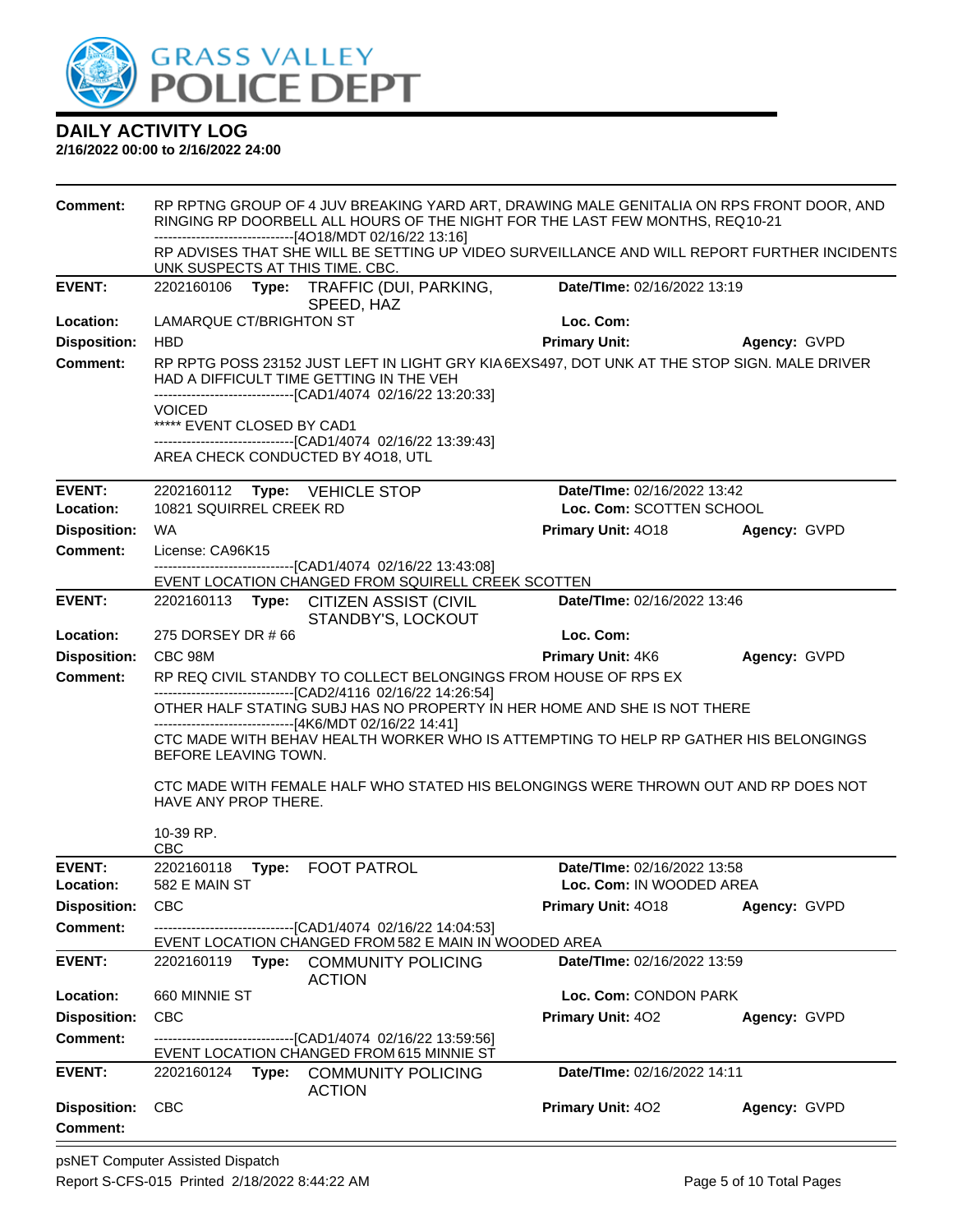

| <b>EVENT:</b>          | 2202160126                           | Type: VEHICLE STOP                                                                                                                                 | <b>Date/Time: 02/16/2022 14:16</b>                 |                                           |
|------------------------|--------------------------------------|----------------------------------------------------------------------------------------------------------------------------------------------------|----------------------------------------------------|-------------------------------------------|
| Location:              | 455 SUTTON WY                        |                                                                                                                                                    | Loc. Com: SIMPLE TRUTH                             |                                           |
| <b>Disposition:</b>    | WA                                   |                                                                                                                                                    | Primary Unit: 4018                                 | Agency: GVPD                              |
| <b>Comment:</b>        | License: 6JGA337                     | -------------------------------[CAD1/4074 02/16/22 14:17:51]                                                                                       |                                                    |                                           |
|                        |                                      | EVENT LOCATION CHANGED FROM SIMPLE TRUTH                                                                                                           |                                                    |                                           |
| <b>EVENT:</b>          | 2202160127 Type: SUBJECT STOP        |                                                                                                                                                    | Date/TIme: 02/16/2022 14:26                        |                                           |
| Location:              | 875 SUTTON WY                        |                                                                                                                                                    |                                                    | Loc. Com: PAULETTES COUNTRY KITCHEN 530   |
| <b>Disposition:</b>    | CBC 98T MOVING ALONG                 |                                                                                                                                                    | 273 4008<br>Primary Unit: 4018                     | Agency: GVPD                              |
| <b>Comment:</b>        | OW <sub>1</sub>                      |                                                                                                                                                    |                                                    |                                           |
|                        |                                      | ---------------------[CAD1/4074 02/16/22 14:30:02]                                                                                                 |                                                    |                                           |
|                        |                                      | EVENT LOCATION CHANGED FROM PAULETTES                                                                                                              |                                                    |                                           |
| <b>EVENT:</b>          |                                      | 2202160132 Type: DISTURBANCE (NOISE,<br>MUSIC, VERBAL, BARKI                                                                                       | Date/TIme: 02/16/2022 14:57                        |                                           |
| Location:              | 129 W MCKNIGHT WY                    |                                                                                                                                                    | Loc. Com: SPD                                      |                                           |
| <b>Disposition:</b>    | CBC SUBJ LEFT PRIOR TO ARRIVAL       |                                                                                                                                                    | <b>Primary Unit: 4K6</b>                           | <b>Agency: GVPD</b>                       |
| Comment:               |                                      | 911 415V MALE STATING HE IS GOING TO HIT THE RP IF SHE HITS HIS VEH THAT IS BLOCKING HER VEH IN.<br>ASSOCIATED VEHICLES WHI MAZDA AND A BLK TRUCK. |                                                    |                                           |
| <b>EVENT:</b>          | 2202160137 Type: FOOT PATROL         |                                                                                                                                                    | Date/TIme: 02/16/2022 15:22                        |                                           |
| Location:              | <b>GRANITE HILL CT CT/WHITING ST</b> |                                                                                                                                                    | Loc. Com: BEHIND WOODED AREA                       |                                           |
| <b>Disposition:</b>    | <b>CIT</b>                           |                                                                                                                                                    | Primary Unit: 4018                                 | <b>Agency: GVPD</b>                       |
| <b>Case No:</b>        | G2200419                             |                                                                                                                                                    |                                                    |                                           |
| <b>Comment:</b>        |                                      | -----------------------[CAD1/4074_02/16/22_15:27:42]<br>EVENT LOCATION CHANGED FROM BEHIND WOODED AREA GRANITE HILL CT                             |                                                    |                                           |
|                        |                                      | -------------------------------[CAD1/4074 02/16/22 15:36:04]                                                                                       |                                                    |                                           |
| <b>EVENT:</b>          |                                      | ISSUED CASE# G2200419 FOR AGENCY GVPD by UNIT 4O18<br>2202160139 Type: DISTURBANCE (NOISE,                                                         | Date/TIme: 02/16/2022 15:24                        |                                           |
|                        |                                      | MUSIC, VERBAL, BARKI                                                                                                                               |                                                    |                                           |
| Location:              | 119 NEAL ST                          |                                                                                                                                                    | Loc. Com: WILD BIRDS UNLIMITED                     |                                           |
| <b>Disposition:</b>    | CBC SUBJ MOVING ALONG                |                                                                                                                                                    | Primary Unit: 4K6 Agency: GVPD                     |                                           |
| <b>Comment:</b>        | AND INTIMIDATING                     | RP RPTNG 20-25 JUV WITH SKATEBOARDS, RP REQ THEY BE MOVED ALONG. RP STATES THEY ARE SCARY                                                          |                                                    |                                           |
| <b>EVENT:</b>          | 2202160142<br>Type:                  | ALARMS (SILENT, AUDIBLE,<br><b>COMMERCIAL, RES</b>                                                                                                 | Date/TIme: 02/16/2022 15:50                        |                                           |
| Location:              |                                      |                                                                                                                                                    |                                                    |                                           |
|                        |                                      |                                                                                                                                                    |                                                    |                                           |
|                        | 1012 SUTTON WY                       |                                                                                                                                                    | Loc. Com: GOLD COUNTRY CONFERENCE<br><b>CENTER</b> |                                           |
| <b>Disposition: FA</b> |                                      |                                                                                                                                                    | <b>Primary Unit: 401</b>                           | Agency: GVPD                              |
| <b>Comment:</b>        | <b>EAST SIDE DOOR</b><br>AUDIBLE     |                                                                                                                                                    |                                                    |                                           |
|                        | <b>NEG RESP</b>                      | -------------------------------[CAD3/3980 02/16/22 16:09:54]                                                                                       |                                                    |                                           |
|                        |                                      | 1039 RSP / MAINTENANCE JASON WILL BE WALKING OVER UNK ETA                                                                                          |                                                    |                                           |
| <b>EVENT:</b>          | 2202160146<br>Type:                  | 911 UNKNOWN                                                                                                                                        | Date/TIme: 02/16/2022 16:00                        |                                           |
| Location:              | 155 GLASSON WY                       | (HANGUPS, ABAN'S)                                                                                                                                  |                                                    | Loc. Com: SIERRA NEVADA MEMORIAL HOSPITAL |
| <b>Disposition:</b>    | HBD LOG PER 4S5                      |                                                                                                                                                    | <b>Primary Unit:</b>                               | Agency: GVPD                              |
| <b>Comment:</b>        | 911 ABAN.                            |                                                                                                                                                    |                                                    |                                           |
|                        |                                      | ------------------[CAD1/4011 02/16/22 16:26:44]                                                                                                    |                                                    |                                           |
|                        | UNABLE TO CALL BACK                  | ***** EVENT CLOSED BY CAD3 WITH COMMENT-LOG PER 4S5                                                                                                |                                                    |                                           |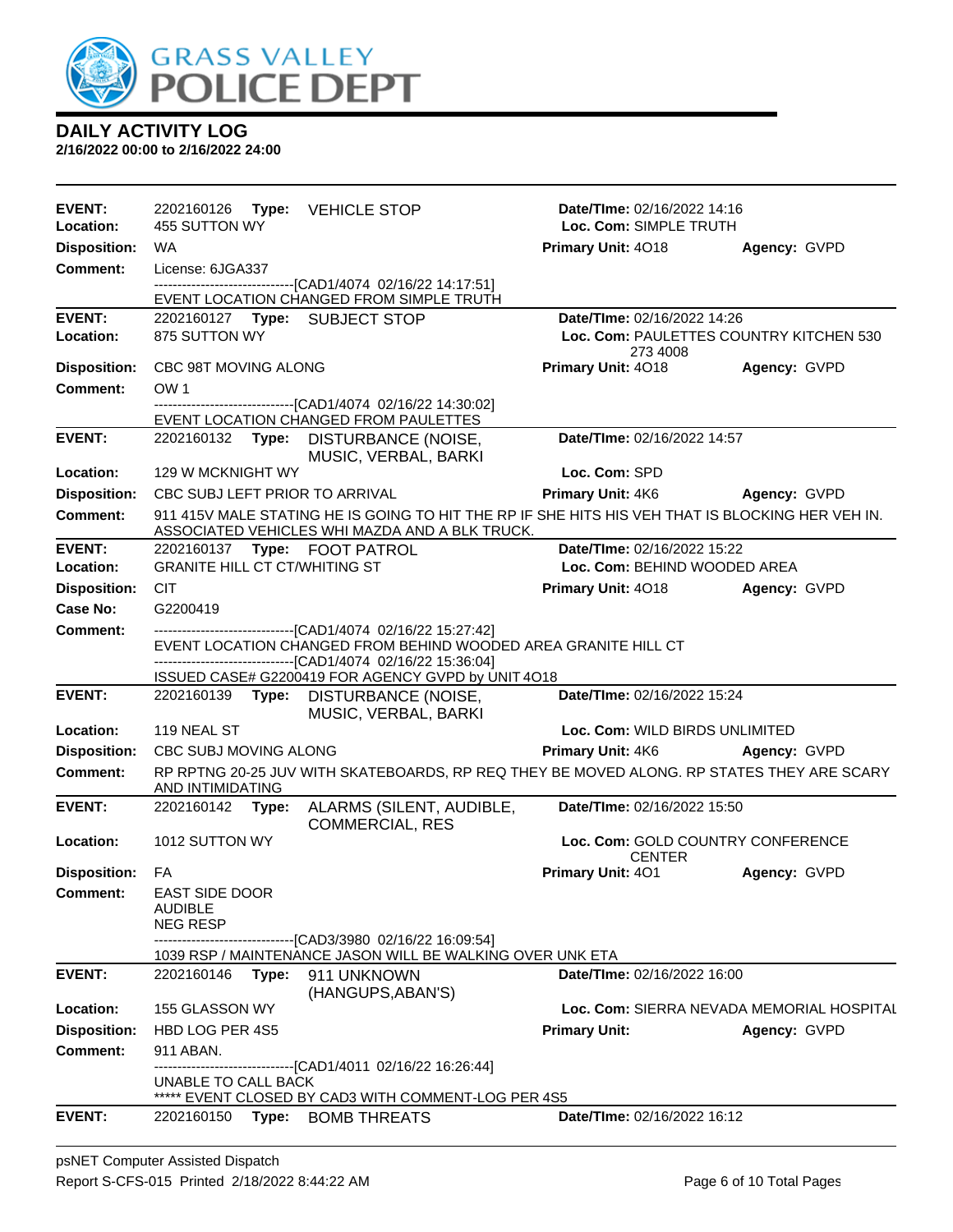

| Location:           | 10837 ROUGH & READY HIGHWAY                                                                                                                                                                                                                                                                  | Loc. Com: LYMAN GILMORE SCHOOL                     |              |  |  |  |  |
|---------------------|----------------------------------------------------------------------------------------------------------------------------------------------------------------------------------------------------------------------------------------------------------------------------------------------|----------------------------------------------------|--------------|--|--|--|--|
| <b>Disposition:</b> | <b>RPT</b>                                                                                                                                                                                                                                                                                   | Primary Unit: 401                                  | Agency: GVPD |  |  |  |  |
| Case No:            | G2200420                                                                                                                                                                                                                                                                                     |                                                    |              |  |  |  |  |
| <b>Comment:</b>     | RP IS A SCHOOL EMPLOYEE, RPTNG RECEIVING A THREAT WRITTEN ON A WALL STATING "BLOW UP THE<br>SCHOOL ON THURSDAY AT1:30", RP REQ 10-21<br>------------------------------[CAD3/3980 02/16/22 16:13:34]<br><b>4S5 REVIEWEING</b><br>-------------------------------[CAD3/3980 02/16/22 16:16:37] |                                                    |              |  |  |  |  |
|                     | PER 4S5/ ASSIGN 4O1 WHEN CLEAR<br>-------------------------------[CAD3/3980_02/16/22 16:54:15]                                                                                                                                                                                               |                                                    |              |  |  |  |  |
|                     | ISSUED CASE# G2200420 FOR AGENCY GVPD by UNIT 4O1                                                                                                                                                                                                                                            |                                                    |              |  |  |  |  |
| <b>EVENT:</b>       | 2202160153 Type: COMMUNITY POLICING<br><b>ACTION</b>                                                                                                                                                                                                                                         | Date/TIme: 02/16/2022 17:05                        |              |  |  |  |  |
| Location:           | 105 NEAL ST                                                                                                                                                                                                                                                                                  | Loc. Com: SAFEWAY                                  |              |  |  |  |  |
| <b>Disposition:</b> | <b>CBC</b>                                                                                                                                                                                                                                                                                   | Primary Unit: 402                                  | Agency: GVPD |  |  |  |  |
| <b>Comment:</b>     | --------------------------------[CAD3/3980 02/16/22 17:06:08]<br>EVENT LOCATION CHANGED FROM 105 NEAL                                                                                                                                                                                        |                                                    |              |  |  |  |  |
| <b>EVENT:</b>       | 2202160154<br>Type:<br><b>SUSPICIOUS CIRCUMSTANCE</b><br>(VEHICLE, PERSON                                                                                                                                                                                                                    | Date/TIme: 02/16/2022 17:08                        |              |  |  |  |  |
| Location:           | 157 JOERSCHKE DR                                                                                                                                                                                                                                                                             | Loc. Com: SMILEY CHECK SERVICES                    |              |  |  |  |  |
| <b>Disposition:</b> | <b>CBC BEAT INFO</b>                                                                                                                                                                                                                                                                         | <b>Primary Unit: 4K6</b>                           | Agency: GVPD |  |  |  |  |
| Comment:            | RP RPTG FEMALE SUBJ SEEMS DISORIENTED, TALKING TO HERSELF                                                                                                                                                                                                                                    |                                                    |              |  |  |  |  |
|                     | LSW GRY HOODIE W/ STARS, GRN PANTS<br>----------------------------[CAD1/4011_02/16/22_17:08:53]                                                                                                                                                                                              |                                                    |              |  |  |  |  |
|                     | <b>CURRENTLY WALKING UP JOERSCHKE</b>                                                                                                                                                                                                                                                        |                                                    |              |  |  |  |  |
|                     | BLOND, APPROX 30-40YO CARRYING GRY PURSE                                                                                                                                                                                                                                                     |                                                    |              |  |  |  |  |
|                     | POSS 11550                                                                                                                                                                                                                                                                                   |                                                    |              |  |  |  |  |
|                     | -----------------[CAD1/4011_02/16/22 17:09:34]<br>WHILE LL, THE FEMALE JUST WENT INTO THE SMOKE SHOP NEXT TO SMILEY                                                                                                                                                                          |                                                    |              |  |  |  |  |
| <b>EVENT:</b>       | 2202160156<br>Type: CITIZEN ASSIST (CIVIL<br>STANDBY'S, LOCKOUT                                                                                                                                                                                                                              | Date/TIme: 02/16/2022 17:10                        |              |  |  |  |  |
| Location:           | 1262 SUTTON WY                                                                                                                                                                                                                                                                               | Loc. Com: HOSPITALITY HOUSE 530 271 7144           |              |  |  |  |  |
| <b>Disposition:</b> | <b>CBC</b>                                                                                                                                                                                                                                                                                   | <b>Primary Unit: 4S5</b>                           | Agency: GVPD |  |  |  |  |
| Comment:            | <b>CLEARANCE</b>                                                                                                                                                                                                                                                                             |                                                    |              |  |  |  |  |
| <b>EVENT:</b>       | 2202160158<br>Type:<br>TRAFFIC (DUI, PARKING,<br>SPEED, HAZ                                                                                                                                                                                                                                  | Date/TIme: 02/16/2022 17:22                        |              |  |  |  |  |
| Location:           | 49/20 RAMP STATE/DORSEY DR                                                                                                                                                                                                                                                                   | Loc. Com: BTWN IDAHO MARYLAND AND<br><b>DORSEY</b> |              |  |  |  |  |
| <b>Disposition:</b> | <b>HBD</b>                                                                                                                                                                                                                                                                                   | <b>Primary Unit:</b>                               | Agency: GVPD |  |  |  |  |
| <b>Comment:</b>     | SOMEONE ON SIDE OF ROADWAY MOVING ITEMS OUT OF A VEH INTO THE ROADWAY, TRF TO CHP<br>------------------------[CAD3/3980_02/16/22 17:23:28]                                                                                                                                                   |                                                    |              |  |  |  |  |
|                     | <b>VOICED</b><br>EVENT CLOSED BY CAD3                                                                                                                                                                                                                                                        |                                                    |              |  |  |  |  |
| <b>EVENT:</b>       | 2202160162<br>Type:<br>TRAFFIC (DUI, PARKING,                                                                                                                                                                                                                                                | Date/TIme: 02/16/2022 17:25                        |              |  |  |  |  |
| Location:           | SPEED, HAZ<br>20 RAMP STATE/MCCOURTNEY RD                                                                                                                                                                                                                                                    | Loc. Com:                                          |              |  |  |  |  |
| <b>Disposition:</b> | <b>HBD</b>                                                                                                                                                                                                                                                                                   | <b>Primary Unit:</b>                               | Agency: GVPD |  |  |  |  |
| <b>Comment:</b>     | 911 SOMEONE THREW AN ITEM INTO RPS VEH WHILE DRIVING, TRF TO CHP<br>***** EVENT CLOSED BY CAD1                                                                                                                                                                                               |                                                    |              |  |  |  |  |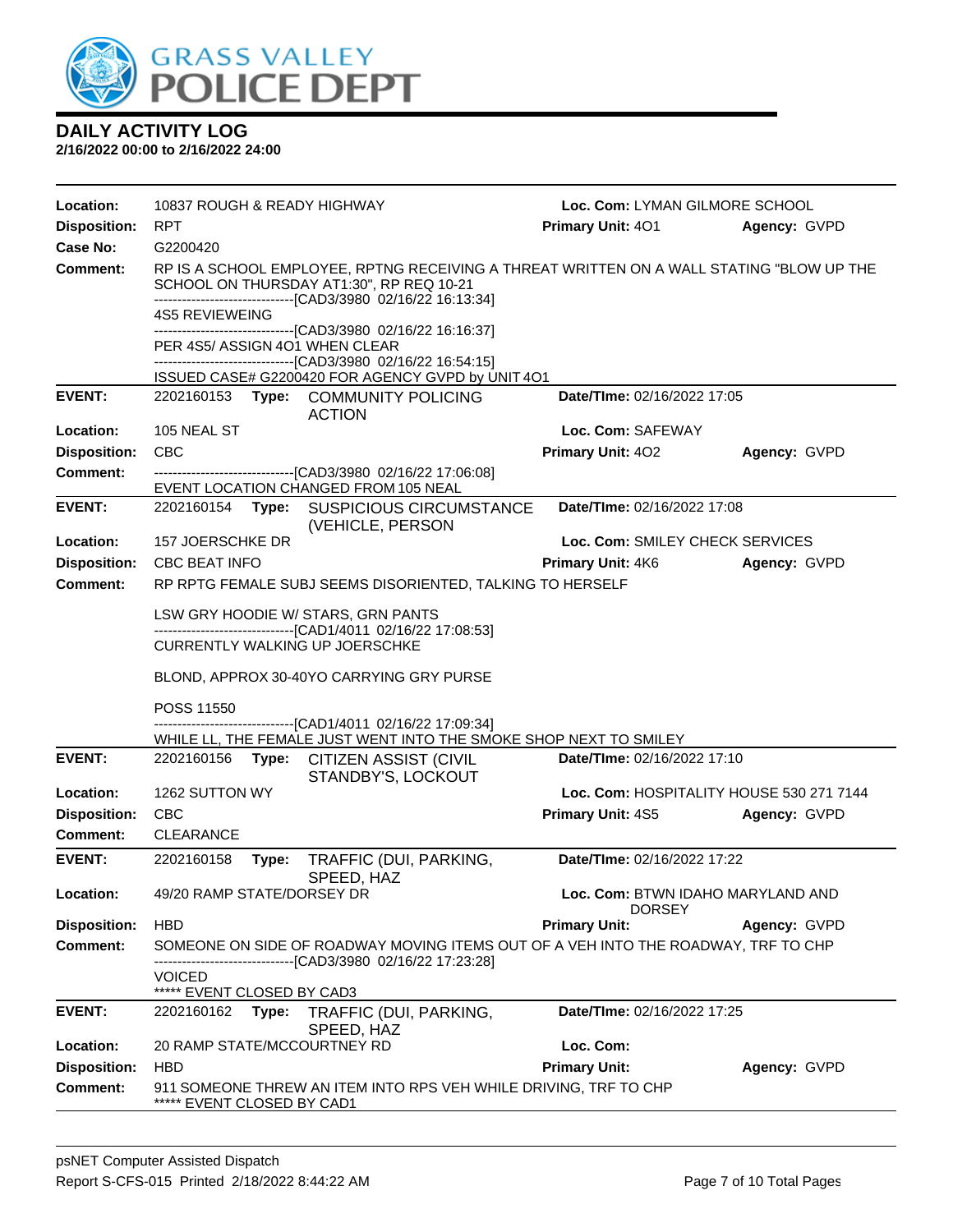

| EVENT:              | 2202160165<br>Type: 911 UNKNOWN<br>(HANGUPS, ABAN'S)                                                                                            | Date/TIme: 02/16/2022 17:33    |                     |
|---------------------|-------------------------------------------------------------------------------------------------------------------------------------------------|--------------------------------|---------------------|
| Location:           | 11228 MCCOURTNEY RD                                                                                                                             | Loc. Com: FAIRGROUNDS          |                     |
| <b>Disposition:</b> | HBD C4ON CB                                                                                                                                     | <b>Primary Unit:</b>           | Agency: GVPD        |
| <b>Comment:</b>     | 911 ABAN.                                                                                                                                       |                                |                     |
|                     | -------------------------------[CAD1/4011 02/16/22 17:35:09]<br>NEG ANSWER ON CALL BACK, UNABLE TO LEAVE VM                                     |                                |                     |
|                     | -------------------------------[CAD3/3980 02/16/22 17:35:51]                                                                                    |                                |                     |
|                     | EVENT LOCATION CHANGED FROM LAT:39.20058600 LONG: -121.056772 GRASS VALLEY<br>***** EVENT CLOSED BY CAD3 WITH COMMENT-C4ON CB                   |                                |                     |
| <b>EVENT:</b>       | 2202160172 Type: TRAFFIC (DUI, PARKING,                                                                                                         | Date/TIme: 02/16/2022 18:29    |                     |
|                     | SPEED, HAZ                                                                                                                                      |                                |                     |
| Location:           | 10837 ROUGH & READY HIGHWAY                                                                                                                     | Loc. Com: LYMAN GILMORE SCHOOL |                     |
| <b>Disposition:</b> | CBC NEG DUI                                                                                                                                     | <b>Primary Unit: 4K6</b>       | Agency: GVPD        |
| <b>Comment:</b>     | 911 GRN JEEP CHK, ALL OVER THE ROADWAY, INTO ON COMING, DOT TOWARD GRASS VALLEY<br>-------------------------------[CAD1/4011 02/16/22 18:30:59] |                                |                     |
|                     | VOICED                                                                                                                                          |                                |                     |
|                     | -------------------------------[CAD1/4011 02/16/22 18:31:29]<br>4K6 COPIES                                                                      |                                |                     |
|                     | ------------------------------[MERGED CAD1/4011 02/16/2022 18:44:38]                                                                            |                                |                     |
|                     | MERGED 2202160175 TYPE: VEH STOP<br>LOCATION: 234 S AUBURN ST                                                                                   |                                |                     |
|                     | <b>CHEVRON</b>                                                                                                                                  |                                |                     |
|                     | RP:<br>COMMENTS: License: 8ZBH005 State: CA---------------------------------[CAD1/4011 02/16/22 18:36:21]                                       |                                |                     |
|                     | EVENT LOCATION CHANGED FROM SO AUBURN CHEV                                                                                                      |                                |                     |
| <b>EVENT:</b>       | 2202160173 Type:<br>THREATS                                                                                                                     | Date/TIme: 02/16/2022 18:30    |                     |
| Location:           | 444 SO AUBURN ST                                                                                                                                | Loc. Com:                      |                     |
| <b>Disposition:</b> | <b>CBC</b>                                                                                                                                      | Primary Unit: 4018             | <b>Agency: GVPD</b> |
| <b>Comment:</b>     | 911 REQ 10-21 REGARDING HIS BROTHER THREATENING TO KILL RP. NOTHING CURRENTLY HAPPENING<br>NOW.                                                 |                                |                     |
| <b>EVENT:</b>       | 2202160175 Type: VEHICLE STOP                                                                                                                   | Date/TIme: 02/16/2022 18:35    |                     |
| Location:           | 234 S AUBURN ST                                                                                                                                 | Loc. Com: CHEVRON              |                     |
| <b>Disposition:</b> | MERGED 2202160172                                                                                                                               | Primary Unit: 4K6              | Agency: GVPD        |
| <b>Comment:</b>     | License: 8ZBH005 State: CA                                                                                                                      |                                |                     |
|                     | -------------------------------[CAD1/4011 02/16/22 18:36:21]<br>EVENT LOCATION CHANGED FROM SO AUBURN CHEV                                      |                                |                     |
|                     | ***** EVENT CLOSED BY CAD1 WITH COMMENT-2202160172                                                                                              |                                |                     |
| <b>EVENT:</b>       | 2202160179 Type: DISTURBANCE (NOISE,<br>MUSIC, VERBAL, BARKI                                                                                    | Date/TIme: 02/16/2022 19:14    |                     |
| Location:           | 217 NO SCHOOL ST                                                                                                                                | Loc. Com:                      |                     |
| <b>Disposition:</b> | <b>CBC</b>                                                                                                                                      | Primary Unit: 4K6              | Agency: GVPD        |
| Comment:            | RP REC'D THREATENING TEXT, REQG10-21                                                                                                            |                                |                     |
|                     | ------------------------------[4O24/MDT 02/16/22 21:24]<br>CTC MADE WITH RP WHO REQ A LOG ENTRY AND THAT OFFICERS CTC SU.                       |                                |                     |
|                     | CTC MADE WITH SU WHO ADV THAT HE MAY HAVE TAKEN HIS FRUSTRATION OUT ON RP. SU ADV THAT HE                                                       |                                |                     |
|                     | WILL APOLOGIZE TO RP AND WILL STOP MAKING UNECESSARY CONTACT WITH RP.                                                                           |                                |                     |
|                     | <b>CBC</b>                                                                                                                                      |                                |                     |
| <b>EVENT:</b>       | 2202160181<br>Type: WELFARE CHECK                                                                                                               | Date/TIme: 02/16/2022 19:44    |                     |
| Location:           | 403 CHAPEL ST                                                                                                                                   | Loc. Com:                      |                     |
| <b>Disposition:</b> | <b>CBC</b>                                                                                                                                      | Primary Unit: 4K6              | Agency: GVPD        |
|                     |                                                                                                                                                 |                                |                     |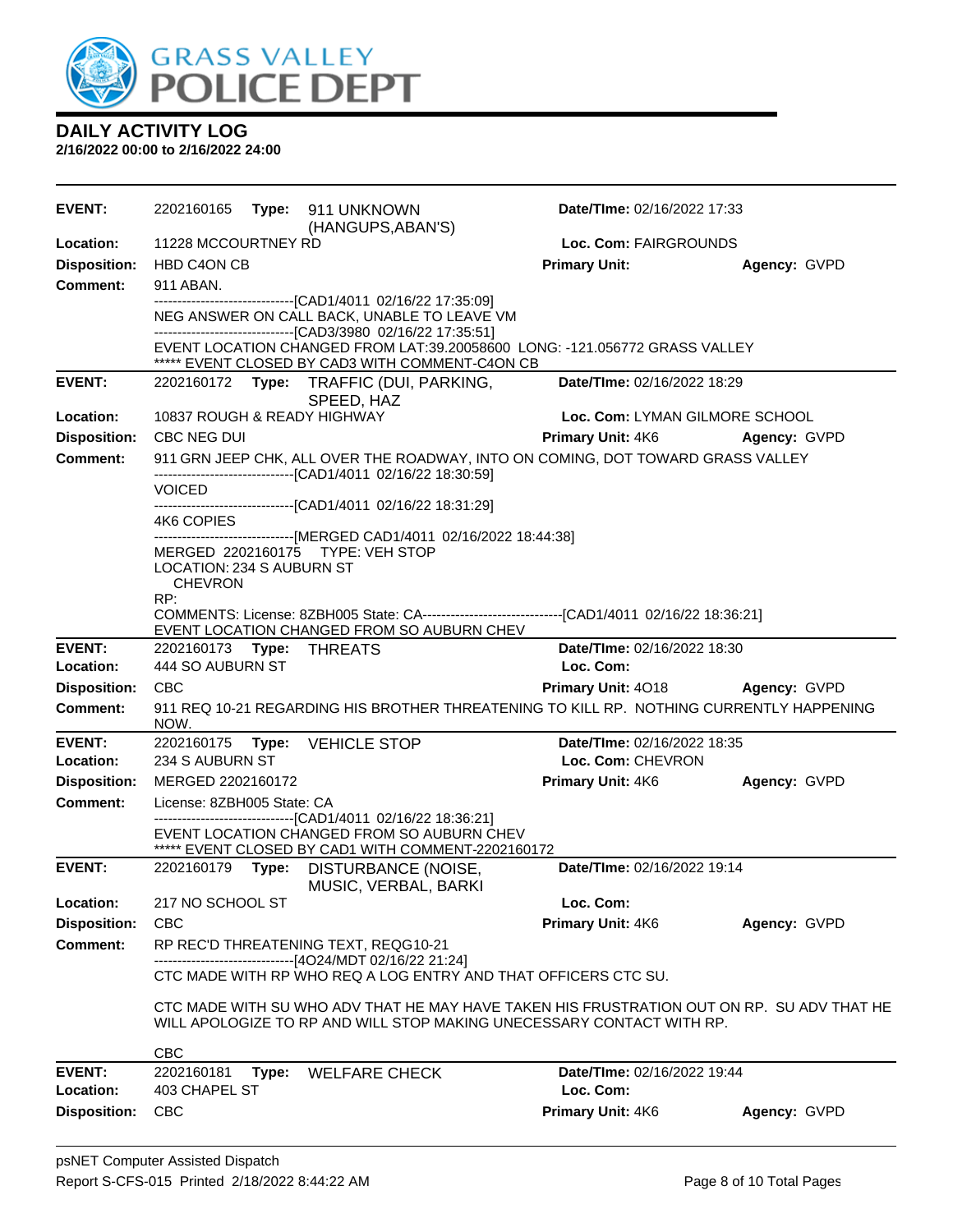

#### **2/16/2022 00:00 to 2/16/2022 24:00**

| <b>Comment:</b>     |                                                                                                                                                                                                                                   |       | 911 REQG WELFARE CHECK ON A BABY. RP SAW A FEW PEOPLE AT THE RES DOING "WEIRD THINGS"                                                                                                                                                                                                                      |                                    |                                           |
|---------------------|-----------------------------------------------------------------------------------------------------------------------------------------------------------------------------------------------------------------------------------|-------|------------------------------------------------------------------------------------------------------------------------------------------------------------------------------------------------------------------------------------------------------------------------------------------------------------|------------------------------------|-------------------------------------------|
|                     |                                                                                                                                                                                                                                   |       | ------------------------------[CAD1/4011 02/16/22 19:45:17]<br>SUBJS HAD A BAG OF "WHITE STUFF" PER RP. APPROX4 PEOPLE                                                                                                                                                                                     |                                    |                                           |
|                     |                                                                                                                                                                                                                                   |       | -------------------------------[4O24/MDT 02/16/22 22:24]                                                                                                                                                                                                                                                   |                                    |                                           |
|                     |                                                                                                                                                                                                                                   |       | WELFARE CHECK CONDUCTED AT RESIDENCE. CHILD WAS C4. THE MOTHER ADVISED THAT RP IS LIKELY<br>HER EX, WHO WAS CAUSING ISSUES WITH HER EARLIER IN THE DAY AT SAFEWAY.                                                                                                                                         |                                    |                                           |
|                     | <b>CBC</b>                                                                                                                                                                                                                        |       |                                                                                                                                                                                                                                                                                                            |                                    |                                           |
| <b>EVENT:</b>       | 2202160182                                                                                                                                                                                                                        | Type: | <b>TRAFFIC ACCIDENT</b>                                                                                                                                                                                                                                                                                    | Date/TIme: 02/16/2022 19:44        |                                           |
| Location:           | PRESLEY WY/EA MAIN ST                                                                                                                                                                                                             |       |                                                                                                                                                                                                                                                                                                            | Loc. Com:                          |                                           |
| <b>Disposition:</b> | RPT NEG DUI                                                                                                                                                                                                                       |       |                                                                                                                                                                                                                                                                                                            | Primary Unit: 4020                 | Agency: GVPD                              |
| <b>Case No:</b>     | G2200421                                                                                                                                                                                                                          |       |                                                                                                                                                                                                                                                                                                            |                                    |                                           |
| Comment:            | 911 REPORITNG 23152 DRIVER, HEADED DOWN HILL TWD HOSPITAL. SIL FORD EXPLORER THAT APPEARS<br>TO HAVE HIT A DODGE TRUCK, DRIVER STILL IN VEH. VEH IS STILL RESTING AGAINST DODGE, DRIVER<br>APPEARS TO BE JUST SITTING IN THE FORD |       |                                                                                                                                                                                                                                                                                                            |                                    |                                           |
|                     |                                                                                                                                                                                                                                   |       | -------------------------------[CAD1/3973 02/16/22 20:05:45]<br>ISSUED CASE# G2200421 FOR AGENCY GVPD by UNIT 4O20                                                                                                                                                                                         |                                    |                                           |
| <b>EVENT:</b>       |                                                                                                                                                                                                                                   |       | 2202160188 Type: THEFT (GRAND, PETTY, FROM<br><b>MERCHANT</b> )                                                                                                                                                                                                                                            | Date/TIme: 02/16/2022 20:05        |                                           |
| Location:           | 1005 SUTTON WY                                                                                                                                                                                                                    |       |                                                                                                                                                                                                                                                                                                            | Loc. Com: CVS                      |                                           |
| <b>Disposition:</b> | UTL                                                                                                                                                                                                                               |       |                                                                                                                                                                                                                                                                                                            | <b>Primary Unit: 4011</b>          | Agency: GVPD                              |
| <b>Comment:</b>     |                                                                                                                                                                                                                                   |       | EMPLOYEE REPORTING A WMA BEARD BLUE HAT RED SWEATER WALKING TOWARDS THE HOSPITALITY<br>HOUSE 6 PACK OF CORONA AND BBQ CHARCOAL. NEG WEAPONS SEEN<br>-------------------------------[CAD2/4106 02/16/22 20:05:26]                                                                                           |                                    |                                           |
|                     | PER RP OCCURED 4 MINS AGO                                                                                                                                                                                                         |       |                                                                                                                                                                                                                                                                                                            |                                    |                                           |
| <b>EVENT:</b>       | 2202160191 Type:                                                                                                                                                                                                                  |       | SUSPICIOUS CIRCUMSTANCE<br>(VEHICLE, PERSON                                                                                                                                                                                                                                                                | Date/TIme: 02/16/2022 20:40        |                                           |
| Location:           | 155 GLASSON WY                                                                                                                                                                                                                    |       |                                                                                                                                                                                                                                                                                                            |                                    | Loc. Com: SIERRA NEVADA MEMORIAL HOSPITAL |
| <b>Disposition:</b> | <b>CBC</b>                                                                                                                                                                                                                        |       |                                                                                                                                                                                                                                                                                                            | Primary Unit: 4020                 | Agency: GVPD                              |
| <b>Comment:</b>     |                                                                                                                                                                                                                                   |       | 911 REPORTING HE CAN SEE A SUS VEH DRIVING AROUND BUILDING 4 AT THE HOSPITAL. NEG<br>DESCRIPTION OF VEH OTHER THAN IT HAS A TRAILER. PER RP COULD HEAR SUBJS TALKING. PER RP VEH<br>WENT DOWN THE HILL TOWARDS FISCHERS TOWING ON THE DIRT ROAD<br>------------------------------[4O20/MDT 02/16/22 21:06] |                                    |                                           |
|                     |                                                                                                                                                                                                                                   |       | CONT MADE W/ RP WHO WAS UNSURE OF VEH DESC BESIDES IT WAS TOWING A TRAILER. UTL VEH IN THE<br>AREA. RP ADVISED TO CALL IF VEH RETURNS.                                                                                                                                                                     |                                    |                                           |
| <b>EVENT:</b>       |                                                                                                                                                                                                                                   |       | 2202160192 Type: TRAFFIC (DUI, PARKING,<br>SPEED, HAZ                                                                                                                                                                                                                                                      | Date/TIme: 02/16/2022 20:43        |                                           |
| Location:           |                                                                                                                                                                                                                                   |       | 49/20 STATE/IDAHO MARYLAND RD                                                                                                                                                                                                                                                                              | Loc. Com: NB JUST SOUTH OF         |                                           |
| <b>Disposition:</b> | <b>HBD</b>                                                                                                                                                                                                                        |       |                                                                                                                                                                                                                                                                                                            | <b>Primary Unit:</b>               | Agency: GVPD                              |
| <b>Comment:</b>     |                                                                                                                                                                                                                                   |       | 911 LARGE ITEMS IN ROADWAY/ XFER TO CHP                                                                                                                                                                                                                                                                    |                                    |                                           |
|                     |                                                                                                                                                                                                                                   |       | -------------------------------[CAD3/4085 02/16/22 20:44:31]<br>ADDITIONAL 911 REPORTING SAME, COUCH CUSHIONS IN ROADWAY                                                                                                                                                                                   |                                    |                                           |
|                     | 2ND RP WAS XFERRED TO CHP                                                                                                                                                                                                         |       | -------------------------------[CAD3/4085 02/16/22 20:45:14]<br>-------------------------------[CAD2/4106 02/16/22 20:46:29]                                                                                                                                                                               |                                    |                                           |
|                     | <b>INSULATION</b>                                                                                                                                                                                                                 |       | ADDITIONAL 911 XFER TO CHP REPORTING ITEMS ARE CLOSER TO E MAIN ST. PER RP BUNDLES OF                                                                                                                                                                                                                      |                                    |                                           |
|                     |                                                                                                                                                                                                                                   |       | ----------------------------[CAD3/4085 02/16/22 20:46:59]<br>ADDITIONAL 911 REPORITNG SAME, XFER TO CHP<br>-------------------------------[CAD1/3973 02/16/22 20:47:37]                                                                                                                                    |                                    |                                           |
|                     | <b>VOICED</b><br>***** EVENT CLOSED BY CAD1                                                                                                                                                                                       |       |                                                                                                                                                                                                                                                                                                            |                                    |                                           |
| <b>EVENT:</b>       | 2202160194                                                                                                                                                                                                                        |       | Type: SUSPICIOUS CIRCUMSTANCE                                                                                                                                                                                                                                                                              | <b>Date/Time: 02/16/2022 20:53</b> |                                           |
| Location:           | 451 E MAIN ST                                                                                                                                                                                                                     |       | (VEHICLE, PERSON                                                                                                                                                                                                                                                                                           | Loc. Com: CHEVRON                  |                                           |

psNET Computer Assisted Dispatch Report S-CFS-015 Printed 2/18/2022 8:44:22 AM Page 9 of 10 Total Pages